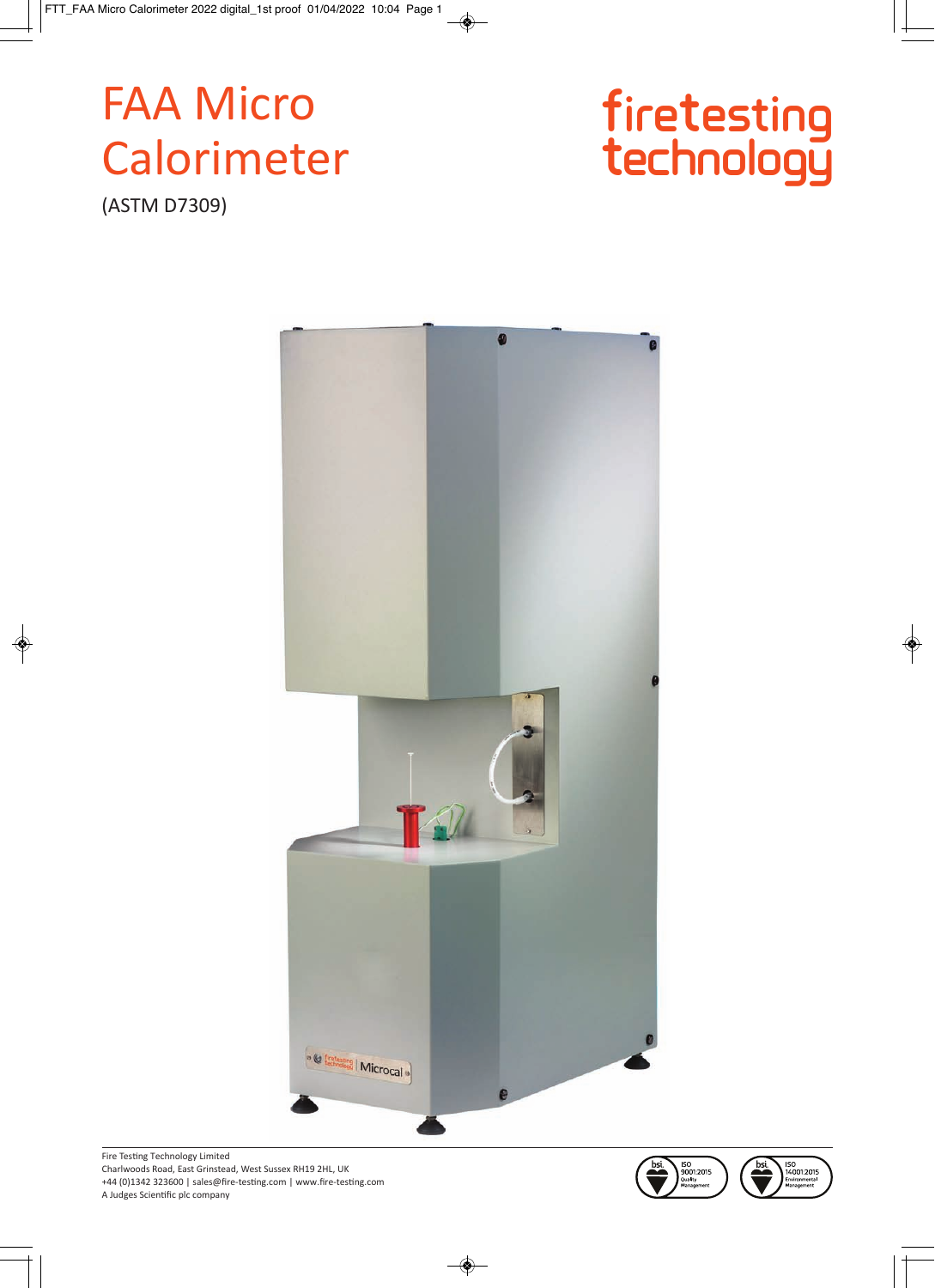Accurate and cost effective micro calorimetry using a Pyrolysis Combustion Flow Calorimeter (PCFC) ASTM D7309



The **FTT** Micro Calorimeter was developed in co-operation with the Federal Aviation Administration (FAA). It determines fundamental thermo-chemical data in seconds and predicts fire properties of materials.

The technique enables parameters such as Specific Heat Release Rate (W/g), Heat of Combustion (J/g) and Ignition Temperature (°C) to be quickly determined from very small (1-5mg) specimens. It is a low cost and accurate technique; typical repeatability is ± 5%.

Micro Calorimeter data has been shown to correlate with fire test data (Cone Calorimeter, OSU), flammability results (LOI, UL94) and combustion tests (Bomb Calorimeter) and is therefore seen as a powerful, low cost tool to assess and predict flammability properties.

The **FTT** Micro Calorimeter uses the same oxygen consumption calorimetry technique used in our bench and room scale calorimeters. The specimen is first heated at a constant rate of temperature rise (typically 1°C/s) in a pyrolyser and the degradation products are purged from the pyrolyser by an inert gas (nitrogen). The gas stream is mixed with oxygen and enters a combustor at 900°C where the decomposition products are completely oxidised. Oxygen concentrations and flow rates of the combustion gases are used to determine the oxygen consumption involved in the combustion process and the heat release rates are determined from these measurements.

### **Software**

The **FTT** Micro Calorimeter is supplied with a Microsoft Windows based data acquisition and analysis software with an intuitive user interface using standard Windows data entry fields, drop down selectors, check boxes and switches.

Instrument supplied with software at no extra charge. Software updates provided free of charge.

The software enables:

- The instrument status to be shown
- Calibration of the instrument and storage of calibration results
- Collection of data generated during a test
- Calculating the required parameters
- Presenting the results in a manner approved by the Standard

#### **Features and Benefits**

- Ability to generate quantitative results in minutes
- Automatic control of temperature and gas flow rates
- Small sample size (1-5mg)
- Over temperature protection of both furnaces
- Removable rear cover to access all serviceable parts such as the Fuel Cell for ease of maintenance
- Dual voltage 96-264VAC. 50-60Hz (No need to switch)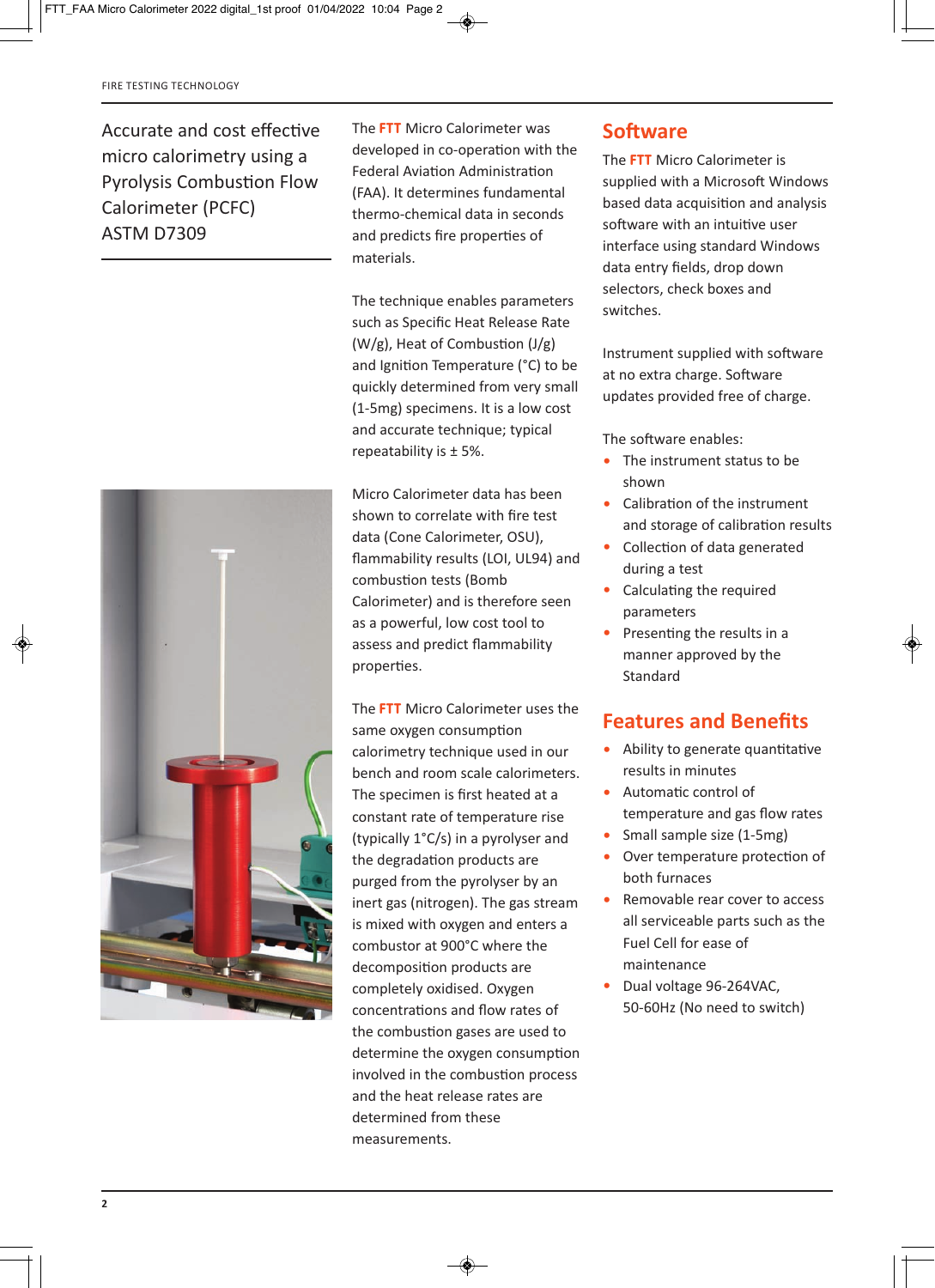

| <b>TECHNICAL SPECIFICATIONS</b>                                                    |                                                  |
|------------------------------------------------------------------------------------|--------------------------------------------------|
| <b>Measuring Principle</b>                                                         | <b>Pyrolysis Combustion Flow Calorimetry</b>     |
| Combustor operating temperature range 25 to 1000°C                                 |                                                  |
| Heating rate                                                                       | $0.4$ to $4^{\circ}$ C/s                         |
| Sample size                                                                        | 1 to 5mg                                         |
| Detection limit                                                                    | 5mW                                              |
| Repeatability                                                                      | ± 5% (1 mg sample)                               |
| Dimensions                                                                         | 1050mm (H) $\times$ 350mm (W) $\times$ 550mm (D) |
| Built in accordance with EMC 89/336/EEC, LVD 72/23/EEC, BS EN 60204-1, BS EN 746-2 |                                                  |

Due to the continuous development policy of **FTT** technical changes could be made without prior notice.

| <b>SERVICES</b> |                                                                                                                      |
|-----------------|----------------------------------------------------------------------------------------------------------------------|
| Gas supply      | Pressure regulated Nitrogen (oxygen free) at approximately 2 bar<br>Pressure regulated Oxygen at approximately 2 bar |
| Power           | Dual voltage 96-264VAC 10A, 50/60Hz                                                                                  |
| Extraction      | Fume cupboard or extraction system capable of extracting a volume flow of 100cc/min                                  |
| Scales          | With a capacity of 250 mg or greater and a sensitivity of 0.01 mg, to weigh specimens or containers, or both.        |
| Drierite        | Drierite is required to remove the water from the sample.                                                            |